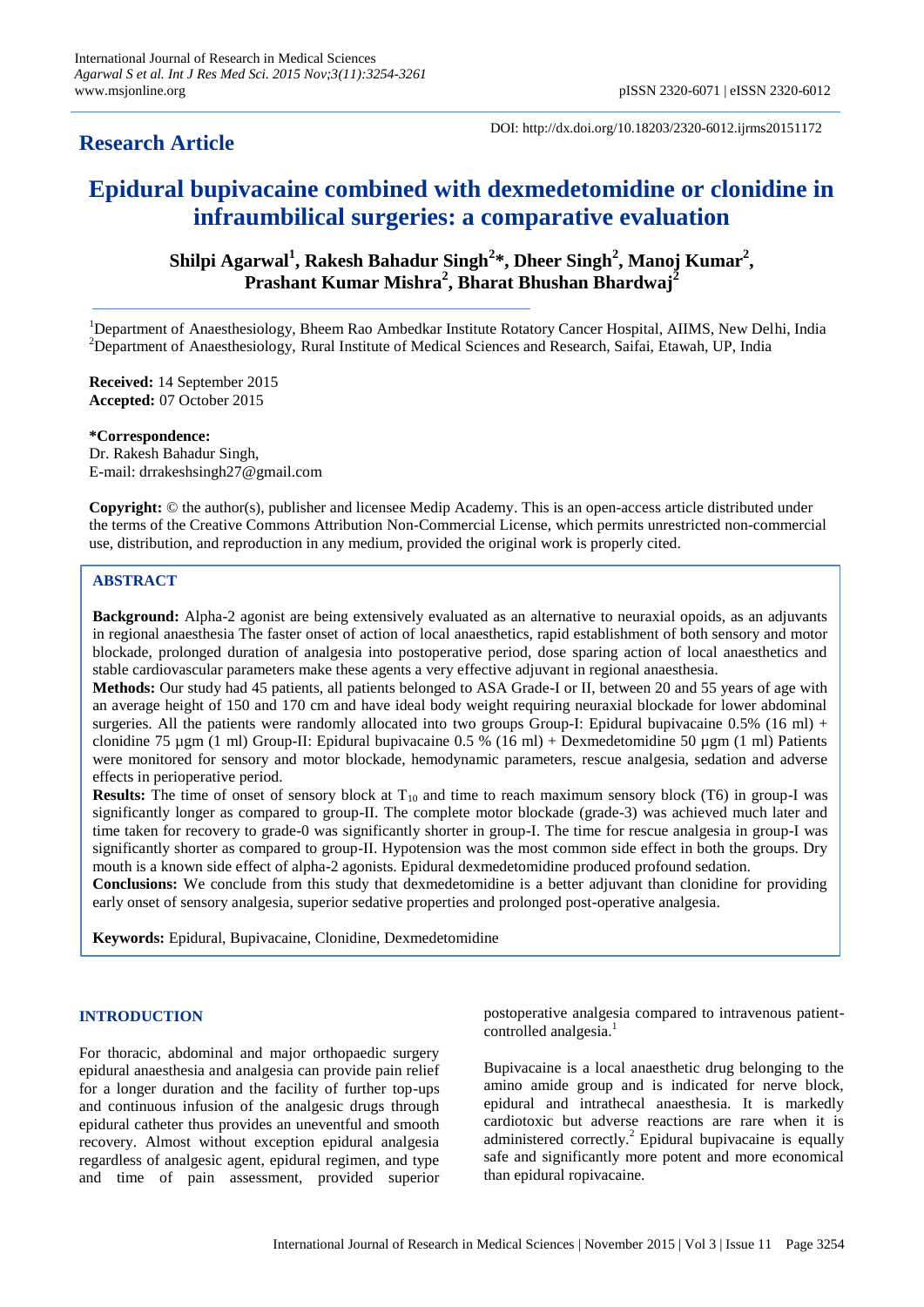In recent years alpha-2 agonist are being extensively evaluated as an alternative<sup>3-5</sup> to neuraxial opioids, as an adjuvants in regional anaesthesia as neuraxial opioids may be associated with quite a few side effects, such as respiratory depression, nausea, urinary retention and pruritis. The pharmacological properties of alpha-2 agonists are being studied and have been employed clinically to achieve the desired effects in regional anaesthesia. $6-10$  Epidural administration of these drugs is associated with sedation, analgesia, anxiolysis, hypnosis and sympatholysis.<sup>11,12</sup> The faster onset of action of local anaesthetics, rapid establishment of both sensory and motor blockade, prolonged duration of analgesia into postoperative period, dose sparing action of local anaesthetics and stable cardiovascular parameters make these agents a very effective adjuvant in regional anaesthesia. <sup>13</sup> They can provide pain relief by an opioid independent mechanism as it directly stimulates pre- and postsynaptic alpha-2 adrenoceptors in the dorsal horn grey matter of the spinal cord, thereby inhibiting the release of nociceptive neurotransmitters.<sup>1</sup>

Clonidine is an alpha-2 adrenergic agonist that has a variety of different actions including antihypertensive effects as well as the ability to potentiate the effects of local anaesthetics. It has been used as an adjuvant to epidural local anaesthetics and opioids to improve the quality of analgesia after major abdominal surgeries.<sup>15</sup>

Although clonidine has been used successfully over the last decade for said purpose but the introduction of dexmedetomidine has further widened the scope of alpha-2 agonists in regional anaesthesia. It is a highly selective alpha-2 agonist with an affinity of eight times greater than clonidine. Dexmedetomidine compared to clonidine is a much more selective alpha2-adrenoceptor agonist, which might permit its application in relatively high doses for sedation and analgesia without the unwanted vascular effects from activation of alpha1-receptors.In addition, dexmedetomidine is shorter-acting drug than clonidine and has a reversal drug for its sedative effect, atipamezole. These properties render dexmedetomidine suitable for sedation and analgesia during the whole perioperative period: as premedication, as an anaesthetic adjunct for general and regional anaesthesia, and as postoperative sedative and analgesic.<sup>16</sup>

Keeping all these pharmacological interactions in mind, we planned a double blind prospective randomized study at our institute with an aim to observe the effect of addition of these drugs to bupivacaine and to compare the analgesic and sedative effects of both these adjuvant drugs when used epidurally as an adjuvant to bupivacaine in patients undergoing infraumbilical surgeries.

#### **METHODS**

The present study on "Epidural bupivacaine combined with dexmedetomidine or clonidine in infraumbilical surgeries - A comparative evaluation" was conducted after approval by the ethical committee of the institution, a written consent was taken from the patients after explaining to them in detail about the implications of the anaesthetic and the surgical procedure. Our study had 45 patients, all patients belonged to ASA Grade-I or II, between 20 and 55 years of age with an average height of 150 and 170 cm and have ideal body weight requiring neuraxial blockade for lower abdominal surgeries. Patients having morbid obesity, pregnancy, psychiatric disease, history of drug abuse, expected duration of surgery  $>3$  hours and any contraindication to regional anaesthesia were excluded from the study. Routine investigations were done preoperatively in all the patients.

All the patients were randomly allocated into two groups.

Group-I: Epidural bupivacaine 0.5% (16 ml) + Clonidine 75 µgm (1 ml)

Group-II: Epidural bupivacaine 0.5% (16 ml) + Dexmedetomidine 50 µgm (1 ml)

All the patients were administered premedication a night before and on the morning of the surgery which comprised tablet ranitidine 150 mg and tablet alprazolam 0.25 mg. The patients were explained about the sequence of anesthetic procedure in the pre-op room and a good IV access was secured. All the patients were preloaded with 500 ml of ringer lactate before administration of block. Thereafter, the patients were shifted to the operation theater and all monitoring devices were attached which included devices measuring Heart Rate (HR), Non-Invasive Blood Pressure (NIBP), ECG,  $SpO<sub>2</sub>$ , and respiratory rate. Baseline hemodynamic parameters, respiratory rate, ECG and  $SpO<sub>2</sub>$  were recorded.

Patients were administered epidural block in a sitting position/left lateral position. The skin was infiltrated with 2% lignocaine. A 18-gauge Touhy needle was introduced by the midline approach into epidural space at L3-4 interspace, and epidural space was localized and confirmed by loss of resistance to saline technique. Epidural catheter was secured 3-5 cm into the epidural space and confirmation for correct placement was done by injecting 3 ml of 2% lignocaine HCl solution containing adrenaline 1:200000. After 4-6 min of test dose, patients in Group-I administered 0.5% bupivacaine (16 ml) + clonidine 75  $\mu$ gm (1 ml). In Group-II, patients received 0.5 % bupivacaine (16 ml) + Dexmedetomidine 50 μgm (1 ml).

The bilateral pin prick method was used to evaluate and check the sensory level by 25G hypodermic needle. The onset time of block at the level of T10 was recorded and highest dermatomal level of sensory analgesia and time to achieve it was recorded. Similarly regression of sensory level block at the end of procedure was done. Time taken by highest level of block to recede to  $T_{10}$  level was recorded in all the three groups. Surgical procedures were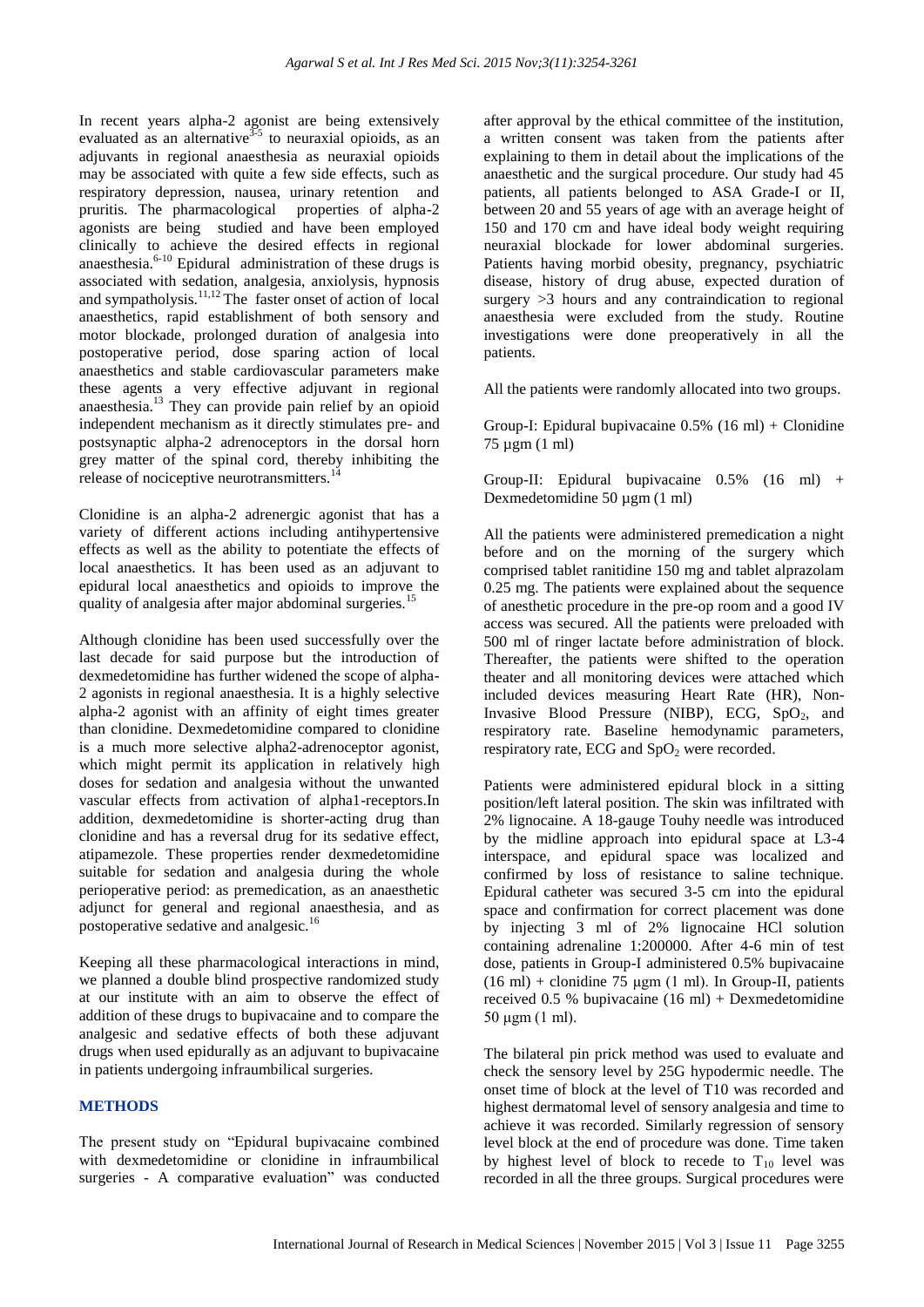initiated only after the establishment of adequate surgical anesthetic effect with minimum level up to T6-7 dermatome.

Motor block and recovery was assessed by using modified Bromage scale:

 $Grade-0 = No block$ 

Grade-1 = Inability to raise extended leg

Grade-2 = Inability to flex knee

Grade-3 = Inability to flex ankle and foot

And this was used to measure the motor blockade effect at 5, 10, 15, 20, 25, and 30 minute intervals after the epidural administration of the drugs.

Grading of sedation was done using five point scale:

Grade- $1 =$  Alert and wide awake

Grade-2 = Arousable to verbal command.

Grade-3 = Arousable with gentle tactile stimulation.

Grade-4  $=$  Arousable with vigorous shaking

 $Grade-5 = Unarousable$ 

Sedation scores were recorded just before the initiation of surgery and thereafter during the surgical procedure. Hemodynamic parameters, which included HR, ECG, mean arterial pressure (MAP),  $SpO<sub>2</sub>$  and respiratory rate, were monitored continuously. Recordings were made every 5minutes until 30 minutes and thereafter at 10 minute intervals up to 60 minutes then at 15-minute intervals for the next hour and finally at 30 minutes in the third hour.

Hypotension (defined as systolic arterial pressure falling more than 20% mmHg) was treated with inj. mephenteramine 3-6 mg in bolus doses and bradycardia (HR<55 beats/min) was treated with 0.3 mg of inj. atropine. Intravenous fluids were given as per the body weight and operative loss requirement, with no patient requiring blood transfusion. The patients were given supplementary  $O_2$  with the help of venturi mask.

During the surgical procedure, any adverse events like anxiety, nausea, vomiting, headache, shivering, dry mouth, respiratory depression, bradycardia, or hypotension was recorded and treated accordingly. Nausea and vomiting were treated with 4-6 mg of i.v. ondansetron.

All the patients were kept for 8 hours in recovery room. Vital parameter like pulse rate, blood pressure, respiratory rate and oxygen saturation were recorded in recovery room. All the patients were monitored for degree and duration of pain relief by pain scoring system.

Assessment of analgesia was done by using following criteria:

Analgesic score-

 $0 = No$  pain at rest or with movement

 $1 = No$  pain at rest, but pain during voluntary body movement

 $2 =$ Pain at rest but tolerable

 $3$  = Intolerable pain

Patients in both the groups were repeatedly assessed every 30 minutes for pain and rescue analgesic in the form of 8 ml of 0.25% of bupivacaine was given when they complained intolerable pain (pain intensity score-3) which is comparable to visual analogue scale (VAS-10) or worst pain imaginable.

Comparability of the groups was analysed by Student's unpaired "t" test and chi square test. For all statistical analysis, the value of  $p<0.05$  was considered significant and value of  $p<0.001$  was considered as highly significant.

#### **RESULTS**

With careful appraisal of the present study, following results were found:

Table 1 shows distribution of patients according to their demographic data in group I and group II; Table 2 shows comparison of duration of surgeries in both the groups (Group I and II).

#### **Table 1: Distribution of patients according to their demographic data.**

|             | <b>Group-I</b><br>$\overline{Mean}$ ± SD) | <b>Group-II</b><br>$(Mean \pm SD)$ |
|-------------|-------------------------------------------|------------------------------------|
| Age (years) | $39.26 \pm 12.21$                         | $39.80 \pm 12.13$                  |
| Height (cm) | $161.72 \pm 16.25$                        | $160.44 \pm 5.56$                  |
| Weight (kg) | $56.04 \pm 8.41$                          | $57.35 \pm 5.95$                   |
| Sex (M:F)   | 9.6                                       | 10:5                               |

#### **Table 2: Comparison of duration of surgeries in both the groups.**

| <b>Groups</b> | Total No.<br>of patients duration | <b>Mean</b> | <b>SD</b> | (4)<br>value | $^{\circ}$ n'<br><b>value</b> |
|---------------|-----------------------------------|-------------|-----------|--------------|-------------------------------|
| $Group-I$     | $\angle$ 157                      | 108.6       | 35.47     | 0.327        | >0.05                         |
| Group-II $15$ |                                   | 104.66      | 30.26     |              |                               |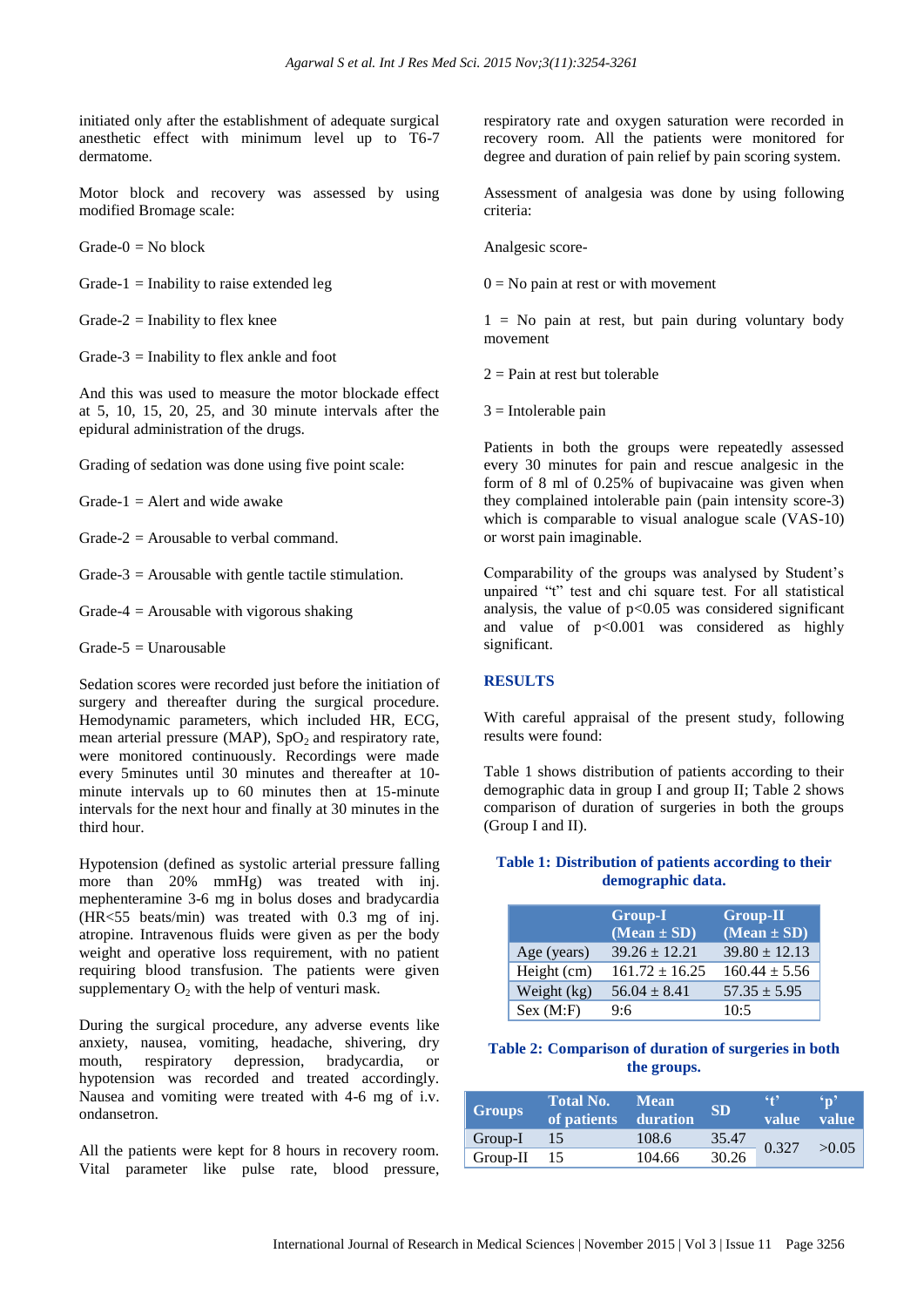1) The time of onset of sensory block at  $T_{10}$  in group-I was significantly longer  $(10.53 \pm 2.38 \text{ min})$  as compared to group-II  $(8.4 \pm 2.92 \text{ min})$  (Table 3).

## **Table 3: Time of onset of sensory block at T<sup>10</sup> level in both groups.**

|          | $Mean \pm SD$    | $\ddot{\bullet}$<br>value value |        |  |
|----------|------------------|---------------------------------|--------|--|
| Group I  | $10.53 \pm 2.38$ | 2.19                            |        |  |
| Group II | $8.4 \pm 2.92$   |                                 | < 0.05 |  |

2) The time to reach maximum sensory block  $(T_6)$  in group-I was significantly longer  $(15.66 \pm 2.38 \text{ min})$ as compared to group-II ( $13.4 \pm 3.01$  min) (Table 4).

## **Table 4: Time to reach maximum sensory block in both groups.**

|            | $Mean \pm SD$    | 642<br>value | $\sqrt{V}$<br><b>value</b> |  |
|------------|------------------|--------------|----------------------------|--|
| Group I    | $15.66 \pm 2.38$ | 2.28         | < 0.05                     |  |
| Group $II$ | $13.4 \pm 3.01$  |              |                            |  |

3) The complete motor blockade (grade-3) was achieved much later in group-I (21.53  $\pm$  3.46 min) as compared to group-II ( $18.8 \pm 3.37$  min) (Table 5).

## **Table 5: Time taken for complete block (Grade-3) in both groups.**

|          | $Mean \pm SD$    | 42<br>value | $\cdot$ n'<br><b>value</b> |  |
|----------|------------------|-------------|----------------------------|--|
| Group I  | $21.53 \pm 3.46$ | 2.18        |                            |  |
| Group II | $18.8 \pm 3.37$  |             | < 0.05                     |  |

4) The time taken for recovery of motor block to grade-0 was significantly shorter in group-I ( $282.6 \pm 37.5$ ) min) as compared to group-II (314  $\pm$  38.78 min) (Table 6).

## **Table 6: Time taken for recovery of motor block to grade-0 in both groups.**

|          | $Mean \pm SD$    | - 12<br>value | value  |  |
|----------|------------------|---------------|--------|--|
| Group I  | $282.6 \pm 37.5$ | 2.25          | < 0.05 |  |
| Group II | $314 \pm 38.78$  |               |        |  |

- 5) The time for regression of the sensory block to  $T_{10}$ was significantly shorter in group-I (360  $\pm$  29.27 min) as compared to group-II (390.33  $\pm$  41.07 min) (Table 7).
- 6) The time for rescue analgesia in the group-I was significantly shorter (399.33  $\pm$  32.8 min) as compared to the group-II  $(434.33 \pm 50.83 \text{ min})$ (Table 8).

7) Epidural dexmedetomidine produced profound sedation in 46.6% patients who were arousable by gentle tactile stimulation (grade-3) compared to achievement of similar sedation level in 13.3% in clonidine group, and statistically this difference was found to be significant  $(p<0.05)$  (Table 9).

## **Table 7: Time taken for regression of sensory block to T10 in both groups.**

|          | $Mean \pm SD$      | 649  | value value |
|----------|--------------------|------|-------------|
| Group I  | $360 \pm 29.27$    | 2.30 | < 0.05      |
| Group II | $390.33 \pm 41.07$ |      |             |

## **Table 8: Time taken for first rescue top up in both groups.**

|         | $Mean \pm SD$               | - 7  | $\cdot_{\mathbf{n}'}$<br>value value |
|---------|-----------------------------|------|--------------------------------------|
| Group I | $399.33 \pm 32.8$           | 2.24 | < 0.05                               |
|         | Group II $434.33 \pm 50.83$ |      |                                      |

## **Table 9: Comparison of intraoperative sedation scores in both groups.**

| <b>Grade</b>                | <b>Group-I</b><br>(%) | <b>Group-II</b><br>(%) | $\mathbf{p}$<br>value |
|-----------------------------|-----------------------|------------------------|-----------------------|
|                             | 05(33.3)              | 02(13.3)               | < 0.05                |
|                             |                       |                        |                       |
| $\mathcal{D}_{\mathcal{L}}$ | 08(53.3)              | 05(33.3)               | < 0.05                |
| 3                           | 02(13.3)              | 07(46.6)               | < 0.05                |
|                             | 00(00.00)             | 01(06.00)              |                       |
|                             | 00(00.00)             | 00(00.00)              |                       |

- 8) Haemodynamically, group-II showed a highly significant fall in pulse rate and blood pressure as compared to group-I which showed a significant fall following epidural anaesthesia (Table 10).
- 9) All patients in group-I had no significant change in their oxygen saturation and respiratory rate while in group-II there was no change in respiratory rate but there was significant change in oxygen saturation as compared to pre- epidural value (Table 11 & 12).
- 10) Hypotension was the most common side effect in both the groups. Dry mouth is a known side effect of alpha-2 agonists. It was observed in our study with 26.6% patients reporting with dry mouth in group-I and 20 % in group-II (Table 13).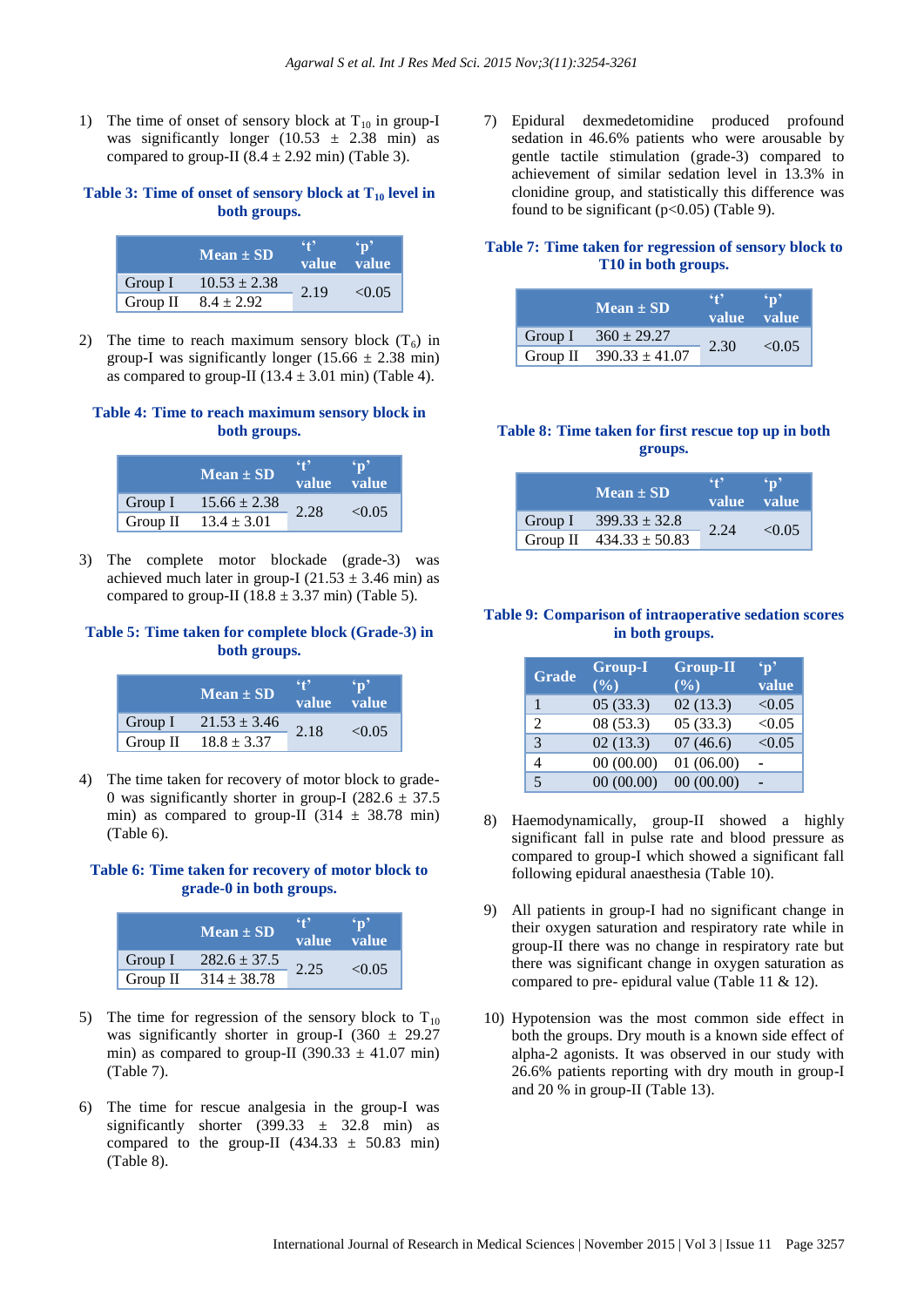|             | <b>Pulse rate</b> |                       |           |                   |              |                       | <b>Mean arterial blood pressure</b> |                       |           |                 |                       |            |
|-------------|-------------------|-----------------------|-----------|-------------------|--------------|-----------------------|-------------------------------------|-----------------------|-----------|-----------------|-----------------------|------------|
| <b>Time</b> | <b>Group I</b>    |                       |           | Group II          |              |                       | <b>Group I</b>                      |                       |           | <b>Group II</b> |                       |            |
| l interval  | $Mean \pm SD$     | $\mathbf{t}$<br>value | 'p' value | $Mean \pm SD$     | ʻt'<br>value | $\mathbf{p}$<br>value | $Mean \pm SD$                       | $\mathbf{f}$<br>value | 'p' value | $Mean \pm SD$   | $\mathbf{f}$<br>value | 'p' value  |
| 15 minutes  | $94.46 \pm 18.47$ | .46                   | >0.05!    | $81.13 \pm 12.36$ | 0.81         | >0.05!                | $90.04 \pm 10.50$                   | 2.24                  | $< 0.05*$ | $90.40 \pm 8.1$ | 3.4                   | $< 0.05*$  |
| 30 minutes  | $80.40 \pm 12.01$ | 1.51                  | >0.05!    | $71.73 \pm 10.93$ | 3.55         | $< 0.05*$             | $87.00 \pm 10.10$                   | 3.02                  | $< 0.05*$ | $86.00 \pm 7.8$ | 5.02                  | $<0.001**$ |
| 60 minutes  | $82.53 \pm 7.69$  | 1.22                  | >0.05!    | $76.00 \pm 10.84$ | 2.35         | $< 0.05*$             | $90.30 \pm 09.10$                   | 2.3                   | $< 0.05*$ | $89.80 \pm 5.7$ | 4.2                   | $<0.001**$ |
| 120 minutes | $80.00 \pm 06.90$ | 2.08                  | >0.05!    | $75.00 \pm 11.10$ | 2.6          | $< 0.05*$             | $92.40 \pm 08.03$                   | 1.8                   | $< 0.05*$ | $90.62 \pm 5.4$ | 3.9                   | ${<}0.05*$ |

#### **Table 10: Comparison of hemodynamic parameters in both groups at different time interval.**

**!**- Insignificant, **\***- Significant, \*\*- Highly significant

#### **Table 11: Comparison of mean SPO<sup>2</sup> in both groups at different time interval.**

|             | SPO <sub>2</sub> |                     |           |                  |                     |           |
|-------------|------------------|---------------------|-----------|------------------|---------------------|-----------|
| <b>Time</b> | <b>Group I</b>   |                     |           | <b>Group II</b>  |                     |           |
| interval    | $Mean \pm SD$    | $\cdot$ t'<br>value | 'p' value | $Mean \pm SD$    | $\cdot$ t'<br>value | 'p' value |
| 15 minutes  | $99.60 \pm 0.63$ | 0.65                | >0.05!    | $98.93 \pm 0.96$ | 3.78                | $< 0.05*$ |
| 30 minutes  | $99.40 \pm 0.63$ | 1.65                | >0.05!    | $98.40 \pm 1.50$ | 3.8                 | $< 0.05*$ |
| 60 minutes  | $99.80 \pm 0.41$ | 0.44                | >0.05!    | $98.40 \pm 1.40$ | 4.08                | $< 0.05*$ |
| 120 minutes | $99.73 \pm 0.45$ | 0.00                | >0.05!    | $98.60 \pm 1.20$ | 4.1                 | $< 0.05*$ |

!-Insignificant, \*- Significant

#### **Table 12: Comparison of mean respiratory rates in both groups at different time interval.**

|             | SPO <sub>2</sub> |              |           |                  |                     |           |
|-------------|------------------|--------------|-----------|------------------|---------------------|-----------|
| <b>Time</b> | <b>Group I</b>   |              |           | <b>Group II</b>  |                     |           |
| interval    | $Mean \pm SD$    | ʻt'<br>value | 'p' value | $Mean \pm SD$    | $\cdot$ t'<br>value | 'p' value |
| 15 minutes  | $14.40 \pm 1.35$ | 0.12         | >0.05!    | $15.20 \pm 1.47$ | 0.24                | >0.05!    |
| 30 minutes  | $14.60 \pm 1.35$ | 0.27         | >0.05!    | $15.20 + 1.47$   | 0.24                | >0.05!    |
| 60 minutes  | $14.30 \pm 1.29$ | 0.33         | >0.05!    | $15.20 + 1.26$   | 0.26                | >0.05!    |
| 120 minutes | 14.06+1.33       | 0.81         | >0.05!    | $15.20 + 1.26$   | 0.26                | >0.05!    |

!-Insignificant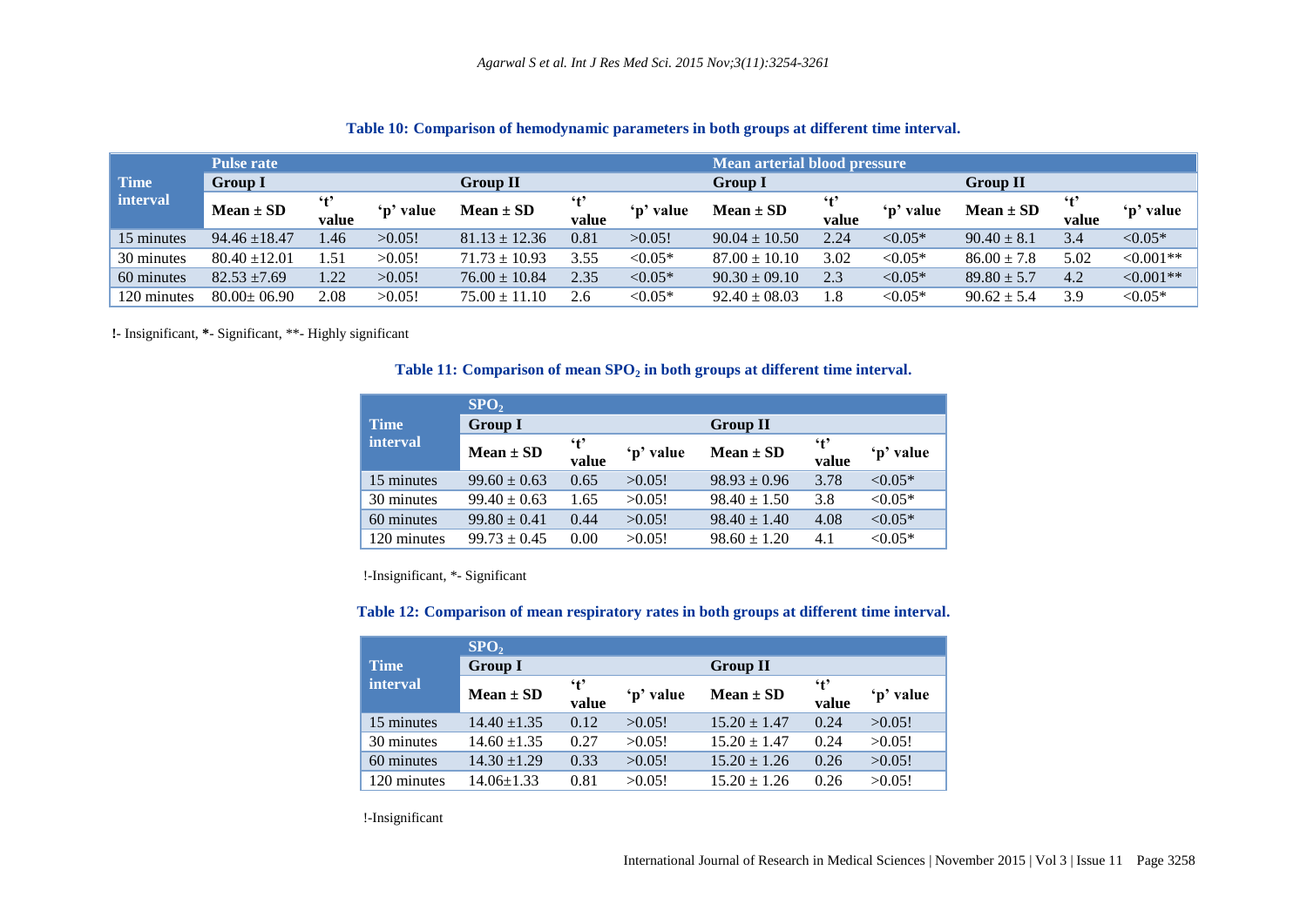| <b>Side effects</b> | <b>Group-I</b> | <b>Group-II</b> |
|---------------------|----------------|-----------------|
| Nausea/vomiting     | 2(13.3)        | 3(20.0)         |
| Hypotension         | 4(26.6)        | 6(40.0)         |
| Bradycardia         | 1(06,6)        | 2(13.3)         |
| Shivering           | 2(13.3)        | 1(06.6)         |
| Dry mouth           | 4(26.6)        | 3(20.0)         |
| Pruritis            | 0(00.0)        | 0(00.0)         |
| Headache            | 1(06.6)        | 0(00.0)         |

## **Table 13: Comparison of side effects in both groups.**

### **DISCUSSION**

Sukhminder Jit Singh Bajwa et al. (2010) did a study to find a better adjuvant in regional anaesthesia. Aims and objectives were to compare the efficacy and clinical profile of two alpha-2 agonists, dexmedetomidine and clonidine. Group RD was administered 17 ml of 0.75% epidural ropivacaine and 1.5 μg/kg of dexmedetomidine, while group RC received admixture of 17 ml of 0.75% ropivacaine and 2 μg/kg of clonidine. Addition of dexmedetomidine to ropivacaine as an adjuvant resulted in an earlier onset  $(8.52 \pm 2.36 \text{ min})$  of sensory analgesia at T<sub>10</sub> as compared to addition of clonidine (9.72  $\pm$  3.44 min). Dexmedetomidine not only provided a higher dermatomal spread but also helped in achieving the maximum sensory anaesthetic level in a shorter period  $(13.14 \pm 3.96 \text{ min})$  compared to clonidine  $(15.80 \pm 4.86 \text{ m})$ min). All these initial block characteristics turned out to be statistically significant ( $p<0.05$ ) on comparison.<sup>1</sup>

Thus the results of our study were comparable to the above study (Table 3 & Table 4).

They also found that modified Bromage Grade-3 was achieved earlier (17.24  $\pm$  5.16 min) in patients who were administered dexmedetomidine as adjuvant as compared to clonidine (19.52  $\pm$  4.06 min). The initial block characteristics were found to be statistically significant  $(p<0.05)$  on comparison.

In our study also we found a statistically significant (p<0.05) difference in time for complete motor block in Group-I (21.53  $\pm$  3.46) and Group-II (18.8  $\pm$  3.37). Thus the results were comparable to the above study (Table 5).

They also clearly indicated in their study that dexmedetomidine produced profound sedation in 36% of the patients who were arousable by gentle tactile stimulation compared to similar sedation levels in just 16% of patients.

Thus the results of our study were comparable to the above study (Table 9).

Bajwa et al. (2011) in another study compared the hemodynamic, sedative, and analgesia potentiating effects of epidurally administered fentanyl and dexmedetomidine when combined with ropivacaine. Motor blockade was assessed using modified Bromage scale and complete motor blockade was achieved significantly earlier (18.16  $\pm$  4.52) in the patients who were administered Dexmedetomidine as compared to fentanyl group  $(22.98 \pm 4.78)^{18}$ 

In our study we also found that Group-3 achieved motor blockade quiet early (18.8  $\pm$  3.37). Thus the results were comparable to above study (Table 5).

Swami SS et al. (2012) compared clonidine and dexmedetomidine as an adjuvant to local anaesthetic agent in supraclavicular brachial plexus block with respect to onset and duration of sensory and motor block and duration of analgesia. Duration of sensory block and motor block was  $227.00 \pm 48.36$  and  $292.67 \pm 59.13$  min respectively, in Group-C, while it was  $413.97 \pm 87.13$  and  $472.24 \pm 90.06$  min respectively, in Group-D. This difference was statistically significant  $(p=0.001)$ .<sup>19</sup>

The results of our study were comparable to above study because we also found significant prolongation of sensory and motor blockade in Group-II as compared to Group-I (Table 6, Table 7 & Table 8).

F Salgado et al. (2008) observed the clinical effects and the potential synergism between dexmedetomidine, a highly selective  $\alpha_2$ -adrenergic agonist, and ropivacaine in patients undergoing epidural anaesthesia. Epidural dexmedetomidine (1 μg.kg-1) did not affect onset time nor upper level of anaesthesia (p>0.05) but prolonged sensory and motor block duration  $(p<0.05)$  and postoperative analgesia  $(p<0.05)$ .<sup>20</sup>

The results of our study could be compared to above study as Group-II in our study had prolonged sensory and motor block duration as compared to group-I (Table 6, Table 7 & Table 8).

They also found that heart rate, systolic and diastolic arterial pressure were lower for DEX  $(p<0.05)$  but hypotension (30% reduction of initial systolic arterial pressure) and bradycardia (heart rate ≤45 bpm) were not significant  $(p>0.05)$ .

The results of our study were comparable to above study as in our study also Group-II showed lower pulse rate and blood pressure as compared to Group-I (Table 10).

They also concluded that sedation and no respiratory depression is an advantage of association between ropivacaine and dexmedotomidine.

Thus the results of our study were comparable to the above study as there was no significant  $(>0.05)$ respiratory depression in Group-I & Group-II (Table 12).

AM El Hennaway (2009) compared the analgesic effects and side-effects of dexmedetomidine and clonidine added to bupivacaine in paediatric patients undergoing lower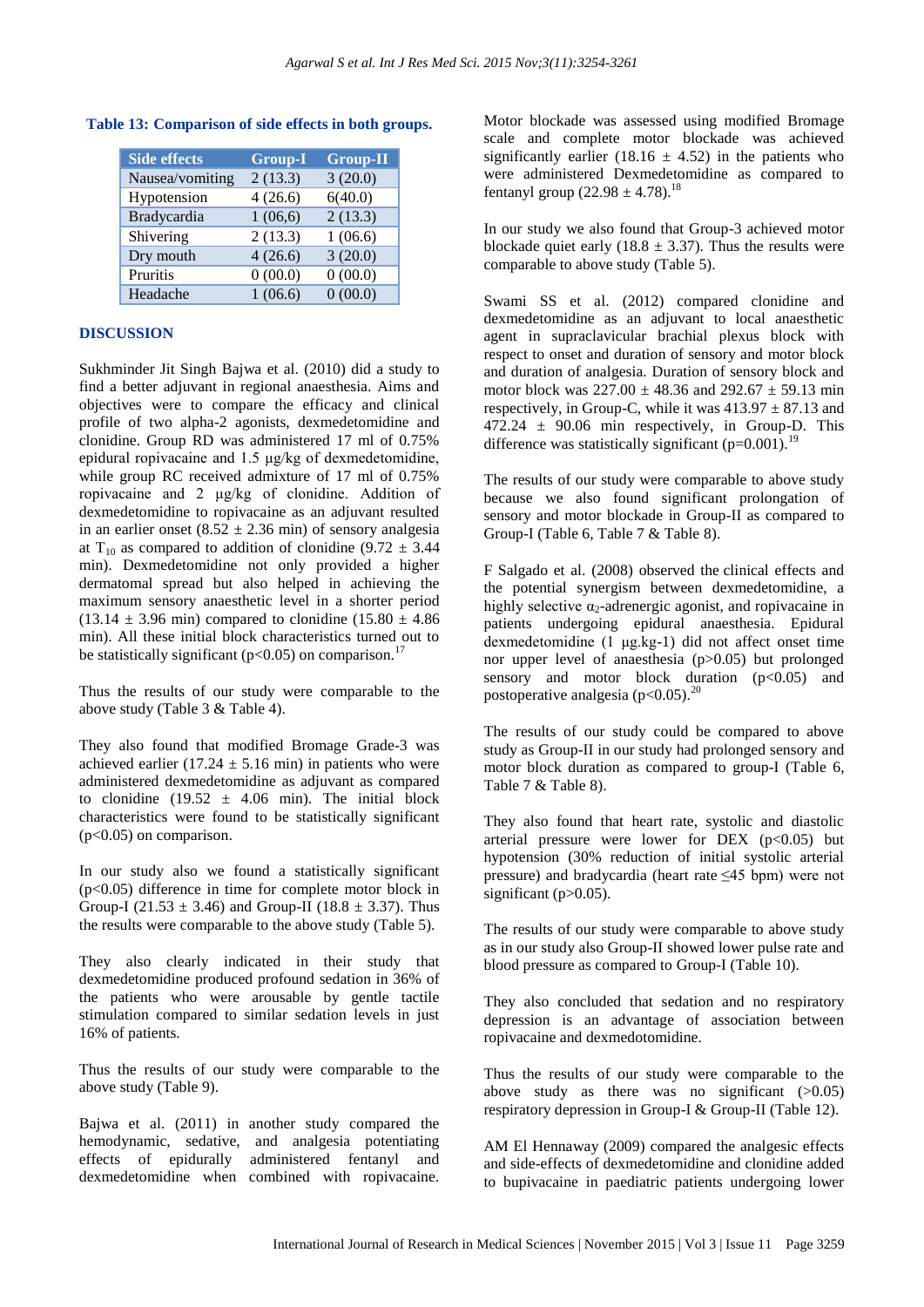abdominal surgeries. Addition of dexmedetomidine or clonidine to caudal bupivacaine significantly prolonged analgesia time [median (95% confidence interval, CI): 16  $(14-18)$  and  $12$   $(3-21)$  h, respectively] than the use of bupivacaine alone [median (95% CI): 5 (4-6) h] with  $p<0.001$ .<sup>21</sup>

Thus the results of our study were comparable as Group-I had significantly shorter analgesia time  $(p<0.05)$  as compared to Group-II (Table 8).

DM Elhakim et al. (2010) compared the effects of a dexmedetomidine-bupivacaine mixture with plain bupivacaine for thoracic epidural anaesthesia on intraoperative awareness and analgesic benefits, when combined with light isoflurane anaesthesia (<0.05 maximum alveolar concentration) in patients undergoing thoracic surgery with One-Lung Ventilation (OLV). They concluded that in thoracic surgery with OLV, the use of epidural dexmedetomidine decreases the anaesthetic requirements significantly, prevents awareness during anaesthesia and improves intraoperative oxygenation and post-operative analgesia.<sup>2</sup>

Jain et al. (2012) designed a study to evaluate the perioperative effect of epidural dexmedetomidine, in conjunction with intrathecal bupivacaine. In this trial, 60 male patients of American Society of Anesthesiologists grades I and II, between 20-50 years of age, and posted for elective lower limb orthopaedic surgery, were selected. There was a highly significant fall in the pulse rate and mean arterial pressure  $(p<0.001)$  five minutes following epidural dexmedetomidine in Group II patients, which lasted throughout the study period. The conclusion was that the addition of 2 μg/kg dexmedetomidine epidurally to 2.5 ml of intrathecal bupivacaine prolongs the duration of analgesia with a significant fall in pulse rate and mean arterial pressure.<sup>23</sup>

Thus the results of our study which showed a lower mean pulse rate and lower mean blood pressure for Group-II as compared to Group-I were comparable to above study (Table 10).

Shobna Gupta et al. (2010) compared epidural bupivacaine and bupivacaine and clonidine in knee replacement surgeries and found that there was no significant difference in oxygen saturation and respiratory rate in any of the groups. $^{24}$ 

Thus the results of our study were comparable to the above study as in Group-1 and in Group-2 we also found no significant difference (p>0.05) in oxygen saturation and respiratory rate compared to their pre-epidural values (Table-12).

Maarouf explored the effect of epidural dexmedetomidine on the incidence of postoperative shivering. He found that patients who received dexmedetomidine at a dose of 100 microgram added to 0.5% bupivacaine (20 ml) had a lower incidence of postoperative shivering when compared to patients who received bupivacaine alone.<sup>2</sup>

Thus the results of our study were comparable to above study as in Group-II, the incidence of shivering was less than in Group-I (Table 13).

### **CONCLUSION**

So this study re-established the fact, that alpha-2 agonists when added as adjuvants to epidural bupivacaine provide a faster onset of action with rapid establishment of sensory and motor block, sedation, and prolonged duration of analgesia in the postoperative period.

We conclude from this study that dexmedetomidine is a better adjuvant than clonidine for providing early onset of sensory analgesia, superior sedative properties and prolonged post-operative analgesia.

*Funding: The study was funded by Rural Institute of Medical Sciences and Research Conflict of interest: None declared Ethical approval: The study was approved by the institutional ethics committee*

#### **REFERENCES**

- 1. Van Wermeskerken GK, Lardenoye JW, Hill SE, Grocott HP, Phillips-Bute B, Smith PK, et al. Intraoperative physiological variables and outcome in cardiac surgery: Part II. Neurological outcome. Ann Thorac Surg. 2000;69:1077-83.
- 2. Rossi S, editor. Australian Medicines Handbook. In: Rossi S, eds. A Handbook. Adelaide: Australian Medicines Handbook; 2006.
- 3. Santos AC, Arthur GR, Pedersen H, Morishima HO, Finster M, Covino BG. Systemic toxicity of ropivacaine during ovine pregnancy. Anesthesiology. 1991;75:137-41.
- 4. Filos KS, Goudas LC, Patroni O, Polizou V. Hemodynamic and analgesic profile after intrathecal clonidine in humans. A dose-response study. Anesthesiology. 1994;81:591-60.
- 5. Chiary A, Lorber C, Eisnach JC, Wildling E, Krenn C, Zavrsky A, et al. Analgesic and hemodynamic effects of intrathecal clonidine as the sole analgesic agent during first stage of labor. Anesthesiology. 1999;91:388-96.
- 6. Arian SR, Ruehlow RM, Uhrich TD, Ebert TJ. The efficacy of dexmedetomidine versus morphine for postoperative analgesia after major inpatient surgery. Anesth Analg. 2004;98:153-8.
- 7. Kamibayashi T, Maze M. Clinical uses of alpha2 adrenergic agonists. Anaesthesiology. 2000;93:1345-9.
- 8. Scafati A. Analgesia and alpha agonists 2. Medens Rev. 2004;4:7.